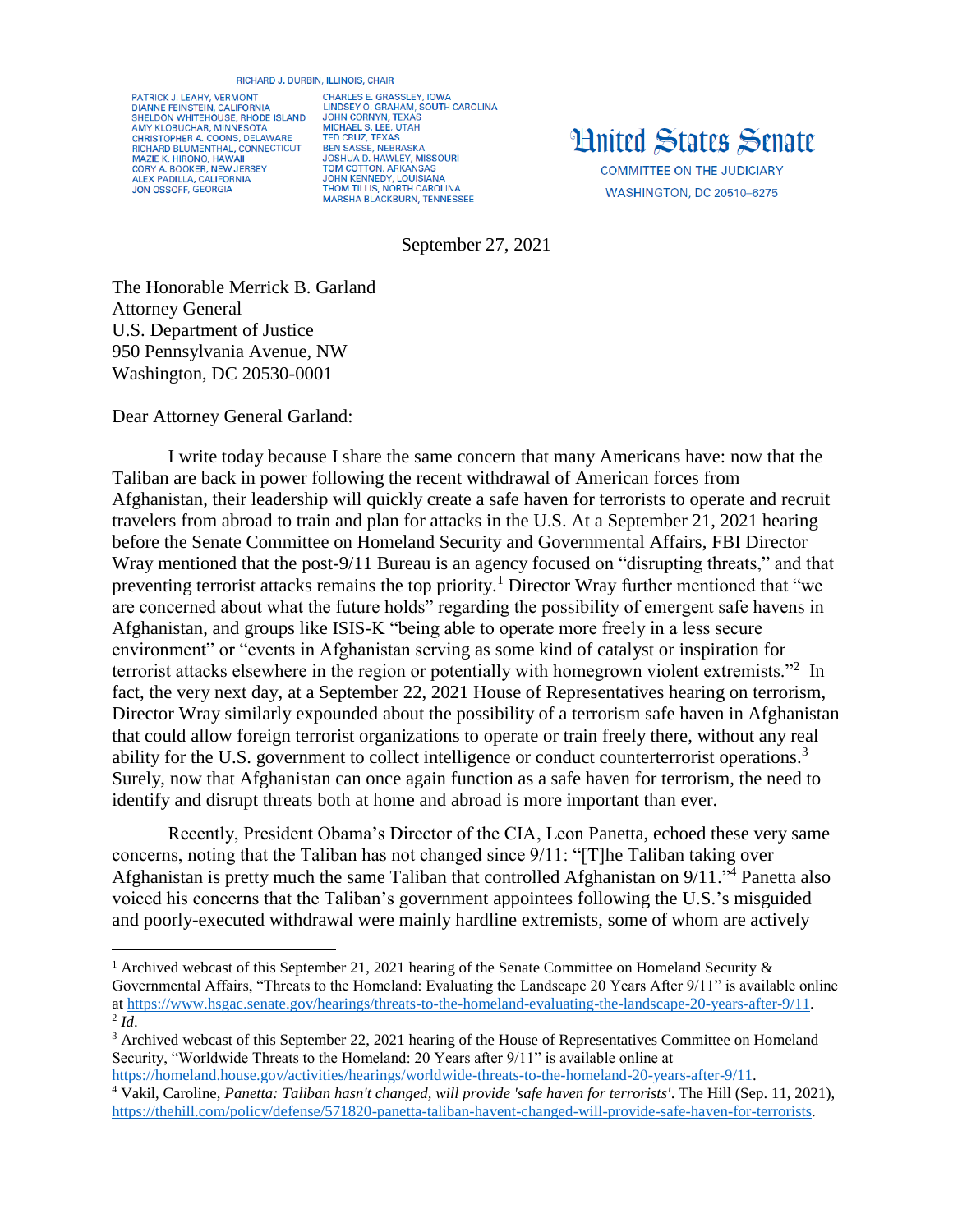wanted by U.S. law enforcement and intelligence for terrorist attacks.<sup>5</sup> In April 2021, prior to the Afghanistan withdrawal, the current Director of the CIA, William Burns, testified that that ability to keep terrorism "in check" in Afghanistan directly benefited from U.S. and coalition forces and intelligence on the ground.<sup>6</sup> Conversely, Director Burns also cautioned that a direct result of a post-withdrawal Afghanistan would be that the U.S.'s "ability to collect and act on threats will diminish. That's simply a fact." And once the U.S. withdrew from Afghanistan, the CIA was concerned about "whether or not al-Qaeda or ISIS in Afghanistan or ISIS in general [would] seek to relocate fighters and leaders" to the new Afghan safe haven.<sup>7</sup>

While the President has continued to defend the U.S.'s withdrawal from Afghanistan by August 31, 2021 as both a political and military necessity, the withdrawal of U.S. forces ignored the main reason we invaded Afghanistan in the first place: to dismantle and destroy the system of governance that allowed the 9/11 planners and hijackers to openly plan acts of terror against the U.S. and other democratic countries without fear of any local interference or recourse.

Such terrorists or would-be terrorists do not just come from Afghanistan or surrounding countries. We already know that citizens of the U.S. and other Western countries can become radicalized at home and seduced by foreign terrorist organizations abroad. Just recently, the Department of Justice (DOJ) charged a Washington man with allegedly attempting to provide material support to a foreign terrorist organization as he attempted to board an international flight ultimately bound for Egypt from Seattle.<sup>8</sup> Local and federal law enforcement learned that the man had been in communication with ISIS radicals, and planned to ultimately travel to the Middle East to join the group.<sup>9</sup> Along those same lines, in April 2021, a New York man pleaded guilty to attempting to provide material support to a designated foreign terrorist organization after engaging with a man online that he believed was an ISIS commander in Syria.<sup>10</sup> That man had actually already travelled to Turkey and Jordan as he attempted to enter Syria and "perform Jihad."<sup>11</sup> Fortunately, the man was apprehended and deported by Jordanian authorities before he was ultimately arrested in the U.S.

These cases represent just a small snapshot of the threat ISIS and other terrorist organizations continue to present to the U.S. and our allies. This threat will only grow and exacerbate now that Afghanistan will once again become a safe haven for terrorism and a fertile breeding ground for terrorists and terrorist organizations to plan and train and recruit from abroad. Given the lack of a coherent government in Afghanistan and any enforceable borders, it is going to be all too easy now for foreigners to travel from their home country, regardless of

 $\overline{a}$ 5 *Id*.

 $6$  Archived webcast of this April 14, 2021 hearing of the Senate Select Committee on Intelligence,  $\cdot$ Worldwide Threats" is available online at [https://www.intelligence.senate.gov/hearings/open-hearing-worldwide](https://www.intelligence.senate.gov/hearings/open-hearing-worldwide-threats-1)[threats-1.](https://www.intelligence.senate.gov/hearings/open-hearing-worldwide-threats-1)

<sup>7</sup> *Id*.

<sup>8</sup> Press Release, Dep't. of Justice, Man Charged with Attempting to Provide Material Support to a Foreign Terrorist Organization (June 1, 2021), [https://www.justice.gov/opa/pr/man-charged-attempting-provide-material-support](https://www.justice.gov/opa/pr/man-charged-attempting-provide-material-support-foreign-terrorist-organization)[foreign-terrorist-organization.](https://www.justice.gov/opa/pr/man-charged-attempting-provide-material-support-foreign-terrorist-organization)

<sup>9</sup> *Id*.

<sup>&</sup>lt;sup>10</sup> Press Release, Dep't. of Justice, Man Pleads Guilty to Attempting to Provide Material Support to Foreign Terrorist Organizations (April 23, 2021), [https://www.justice.gov/opa/pr/man-pleads-guilty-attempting-provide](https://www.justice.gov/opa/pr/man-pleads-guilty-attempting-provide-material-support-foreign-terrorist-organizations)[material-support-foreign-terrorist-organizations.](https://www.justice.gov/opa/pr/man-pleads-guilty-attempting-provide-material-support-foreign-terrorist-organizations)